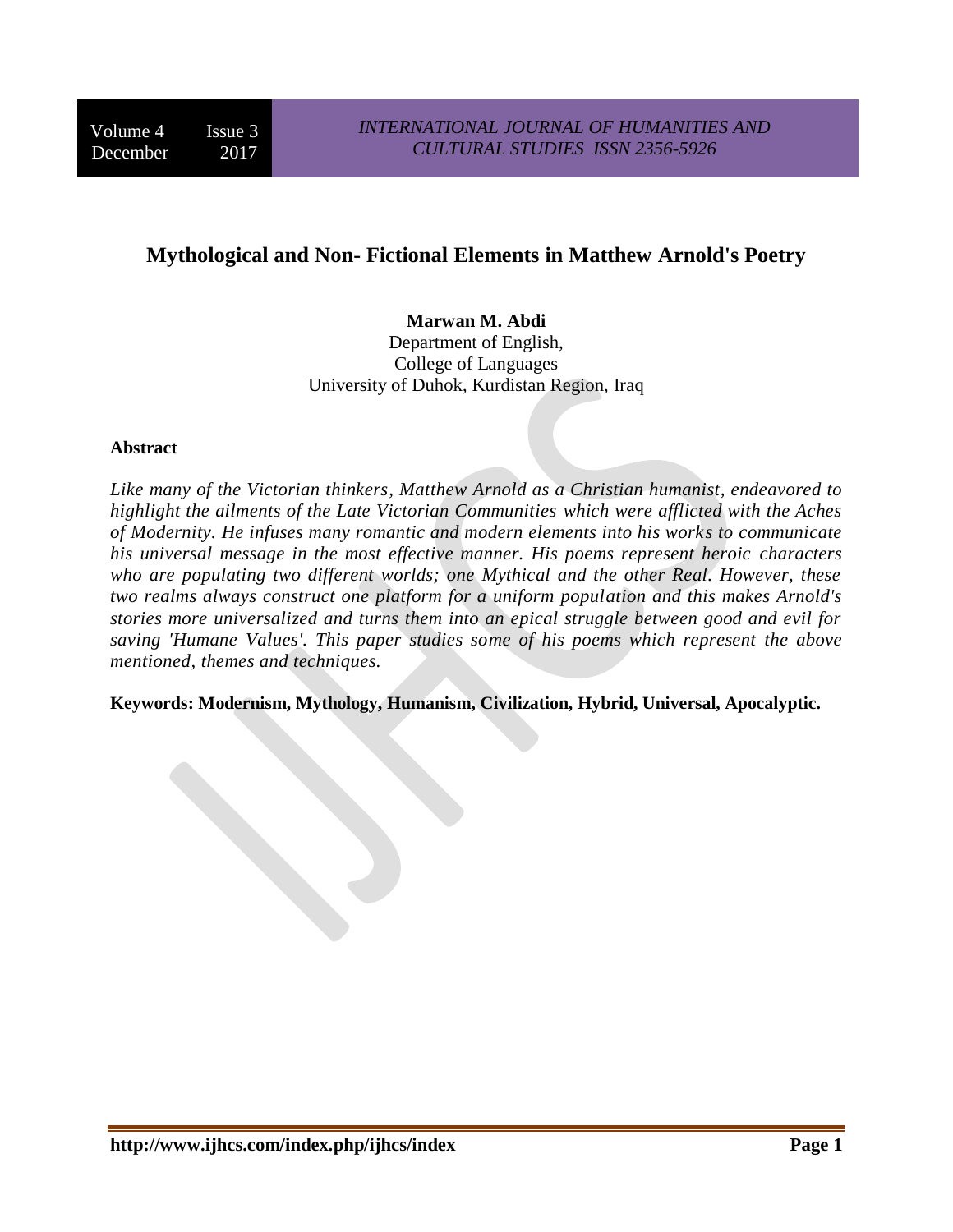Matthew Arnold's role as a social critic began in 1861 with the publication of

*The Popular Education of France;* however, the writer's poetry before and after the publication of that text and its preface, later titled "Democracy," conveys many of the same themes later present in his cultural commentary and it is quite fair to consider Arnold's works as an example of sophisticated and constructive social critique. In *Culture and Anarchy* Arnold highlights some of these perspectives where he condemns his era's putting high value on "wealth as a precious end in itself," and fetishism of "machinery," he advocates a societal return to the age-old task of perfecting the spirit (65). Being labeled as a so-called Christian humanist, Arnold mainly pointed his criticism towards the followers of Jeremy Bentham and John Stuart Mill and their Ideology, i.e., utilitarianism and Liberal and reformist movements. Disturbed and troubled by the social and political chaos, and by the inability of the church authorities and the government to deal with the ever growing confusion and unrest Arnold endeavored to describe an objective center of authority that all, regardless of religious, ethnicity or social sbackground, could follow.

Arnold's prose style, with its romantic backdrop is simple, repetitive and effective. It reflects his critical thoughts on the virtues and the moral codes of the Age of Reason and so he did not aim at a poetic interpretation of the world, rather, "its task was to create a plain, clear, straightforward, efficient prose" *(Essays in Criticism: Second Series* 65). His poetry thus takes over the responsibility of conveying themes that are inexpressible in his delicate prose and it pursues the same agenda through, poetic techniques such as Conceits, Imagery or the invocation of mythology. Many of his poems create 'mythological' landscapes which contain 'real world people' and places. Such portrayal represents Arnold's modern England and modern world as an arena of a cosmic struggle upon which rests the destiny of human civilization. In Arnold's sophisticated artistic vision, heroic figures appear as the saviors of human virtue and only their leadership and struggle for saving far-seeing cultural icons can eradicate the tide of the modern evil's triumph.

One can easily interpret this warning and enlightening message as the outcome of Arnold's fatalism, or as a distrust of mankind that might pervade his thought. However, while he alludes to the catastrophic situations and raises the possibility of collapse of all humane values and relates this catastrophe to the modern man's moral failure, he poses a solution that is; a return to a 'more human' mode of existence which would be less spoiled by corruption, industrialism and maddening ideologies. This view is clearly expressed in his *Culture and Anarchy,* when he contrasts the Victorian Britain with that of Queen Elizabeth. He sheds light on the Elizabethan era's "splendid spiritual effort...when our coal, and our industrial operations depending on coal, were very little developed" (64-65). Arnold's antagonism toward "faith in machinery," and the related concern with returning to a pre-industrialized milieu, surface frequently in his verse as well (63). The speaker of "The Buried Life," is a good example who resonates this theme and gives voice to the breakdown of the values and an absence of social norms and values of city life:

> But often, in the world's most crowded streets, But often, in the din of strife, There rises an unspeakable desire After the knowledge of our buried life;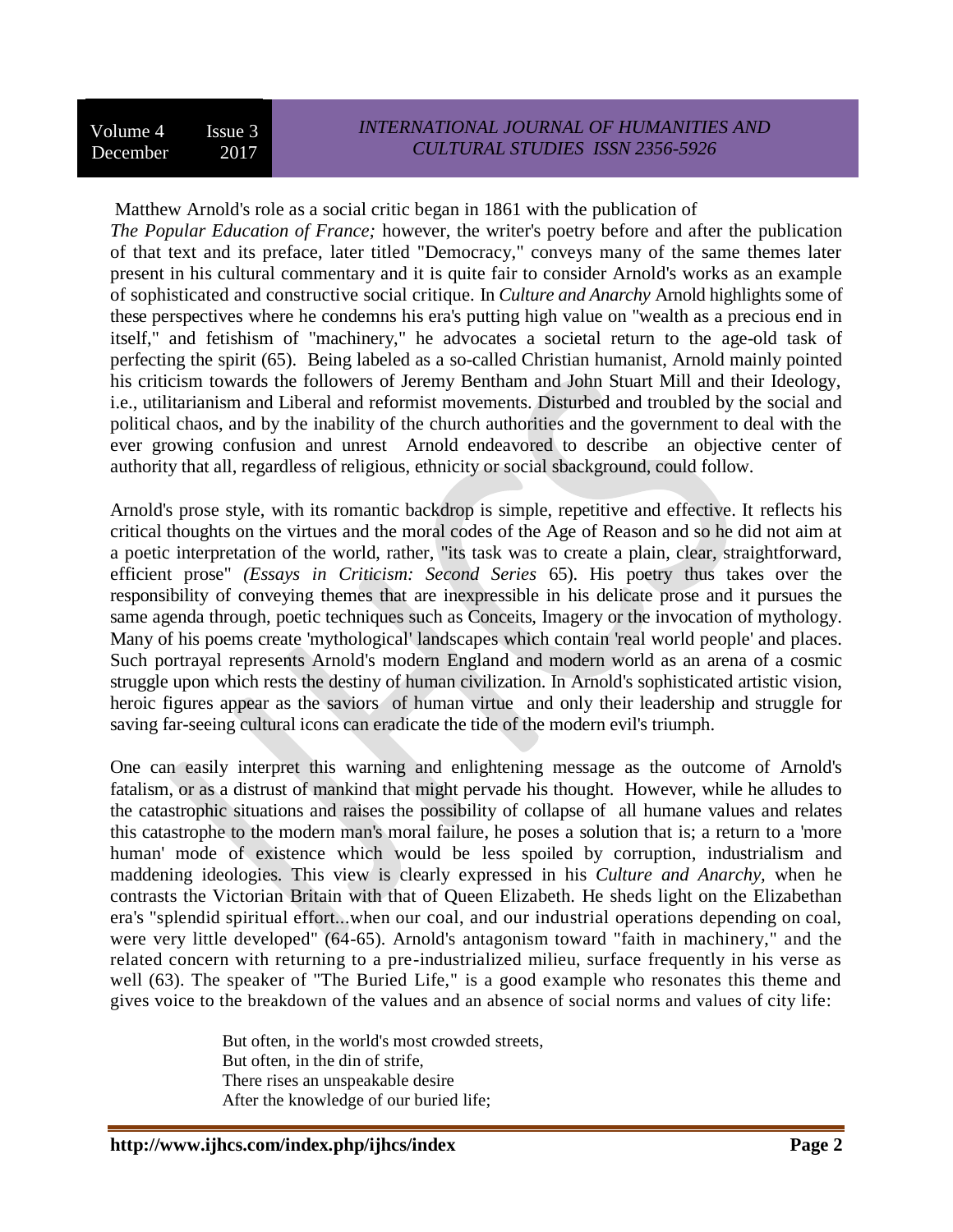Volume 4 Issue 3 December 2017

A thirst to spend our fire and restless force In tracking out our true, original course (45-50).

As the passage suggests "The Buried Life" is a lamentation and so-called elegy for a humanity is lost and wondering to finds it way in a chaotic modern context. The same sense of alienation from 'true values' is described in «Dover Beach". After connecting the waves of the sea to Sophocles' "turbid ebb and flow / Of human misery," Arnold who is presumably the speaker, remembers "The Sea of Faith," that "Was once, too, at the full," but now it is empty and one can only hear the wind's horrifying roar and the "…naked shingles of the world" (17-18, 63).

In the poems quoted above, the speaker draws the critical readers' attention toward the shocking and real image of the contemporary world while he infuses mythological rhetoric to this artistically crafted image. Roland Barthes sheds light on the usage of the 'first-person inclusive' in "The Buried Life", and describes it as "that ambiguous myth of the human community,'" a collection of people with fundamentally harmonious characters who share the same struggle "against the alienating forces of modernity (Barthes 196). This technique which is predominant in Arnold's works in various ways is an important part of the poet's strategy for mythmaking. Constructing one platform for a uniform population makes his stories more universalized and turns them into an epical struggle between good and evil for saving 'Humane Values'.

In the same manner, "Dover Beach," which is a dramatic monologue invokes an apocalyptic stetting, i.e., the modern world community, whose moral values and history are subject to the same destructive natural forces that perpetuate in the ebb and flow. This recalls the strong images of the 'anthropomorphism of nature', i.e., the attribution of human characteristics to some humans which is found in world mythology. Here one can notice that Arnold adds to the "Wordsworthian nearness to Nature, the solemn sadness of those who look on her with the consciousness that her secret is still unread" (Clodd, 259). In its final stanza which invokes a Wordsworthian atmosphere, the poet gets engaged in a comprehensive definition of the Arnoldian mythic drama: "And we are here as on a darkling plain / Swept with confused alarms of struggle and flight, / Where ignorant armies clash by night" (35-38). These anthropomorphism and poetic representations of the human experience are highly colored with an imagery of mythological landscapes which is a so-called Arnoldian technique; Here the speaker locates a universal and generalized "we" which represents the mankind upon a confusing and chaotic cosmos whereon "clash" invisible, "ignorant armies". This could possibly refer to the ideological dangers of the "Barbarians, Philistines, and Populace" described in *Culture and Anarchy.*

The shadowy forces and the dark area at the end of "Dover Beach" are the outcome of Arnold's tendency towards transforming the catastrophic modern world into a hybrid realm which embraces both the mythical and reality-bound elements. When Arnold deals with a traditional subject belonging only to the classical realm of myths, Arnold inserts aspects from his own perspective into the narrative. "The Strayed Reveller" includes several notable instances of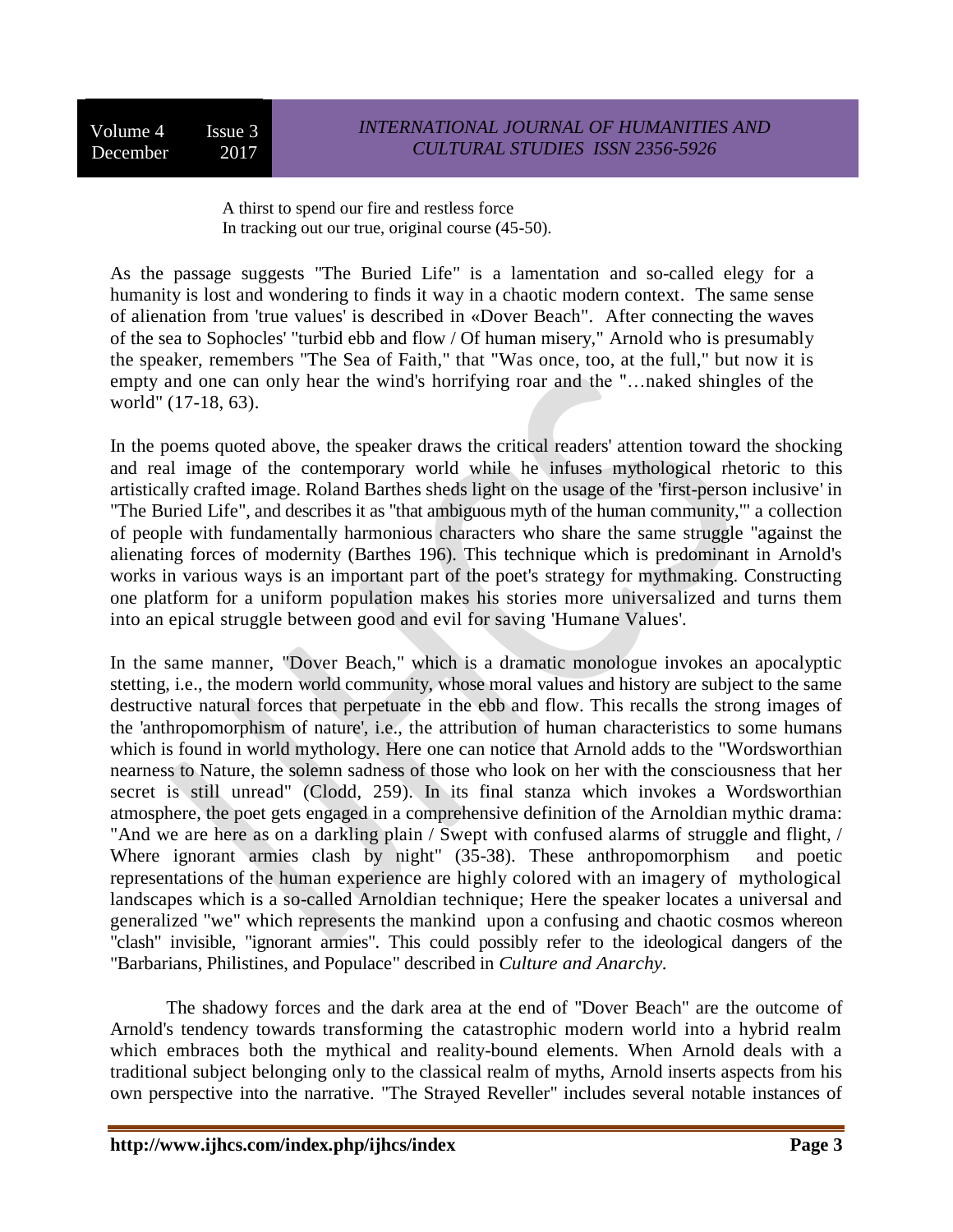this endeavor in which Arnold arranges as a dialogue between three Homeric characters. Here he begins to establish his setting firmly on the Hellenistic period; the characters' description and their speech suggests that the interactions is set in a classical setting ("Leaned up against the column there, / Props thy soft cheek"), various gods and archaic religious ceremonies come up in conversation ("In the town, round the temple,/ Iacchus' white fane"), and throughout all poem the use of an archaic language ("Hast thou then lured hither, / Wonderful Goddess, by thy art") pervades the scene (9-10, 37-38, 76-77). The consequent introductions of "the Indian / Drifting, knife in hand," and "the Scythian / On the wide steppe, unharnessing / His wheeled house at noon," intensifies a strictly classicalist reading of the text (151-152, 162-164). This juxtaposition and the coincidence of these apparently nonfictional ethnicities with "Nymphs," "Centaurs," and "Gods" which surround them, transfers those real life categories, on some level, to a substance with shared mythological features.

While "The Strayed Reveller" promotes Arnold's mythical and poetic worldview by juxtaposing mythological elements with others from the unwritten world, many of his other poems, equally intermingle myth with reality to achieve similar results without heavy allusion to specific myths. "Resignation" and "Stanzas in Memory of the Author of `Obermann'" demonstrate a technique through which Arnold mythologizes nonliterary categories and personages by casting them as the central and integral components of the world's historical representation. In his poem, "Resignation," Arnold describes a number of real ethnic groups as forces of nature, which have become significant due to their coexistence with 'Old World' landmarks. First group are the Muslim pilgrims "bound for Mecca," and their heading toward the city described as if they are following an avian migration route. He goes on to include: "warriors... / ...who watched the miles / Of dust which wreathed their struggling files / Down Lydian mountains"; "The Goth, bound Romewards"; and "the Hun, crouched on his saddle" (3, 4-7, 9, 9-10). Arnold concertizes each class of characters through treating the totality of any group's members as participants in the same stereotypical historical activities, thus inserting them into the background of a mythological painting.

In "Stanzas in Memory of the Author of `Obermann'" Arnold employs this method to the task of identifying individual characters as mythical champions. In that poem, Arnold instead of naming Etienne Pivert de Senacour, the author of Obermann, names and elevates two other of his intellectual idols. Out of the great "swarms of men" who populate Arnold's Victorian world, only two "have reigned / In this our troubled day" (176, 45-46). These "spirits," Wordsworth and Goethe, are described like the gods who have claimed a place at Olympus' court, and possess an immense power which is beyond the grip of the terrestrial mortals: they have the ability "to see their way" through the blinding ideological chaos which has been obscuring the landscape (45, 48). Within the context of this "troubled world," sobbing with the "ground-tone / Of human agony," and too deceived with immoral ideas to recognize Obermann's "strain," the few champions who are the right-thinking cultural leaders, and casted as savories of humanity, gloriously are named as the "Children of the Second Birth" (35-36, 40, 143). To what mystifying event can the speaker of the poem be referring with that cryptic phrase? Likely something related to how Joseph Campbell defines the process of rebirth in *The Hero with a Thousand Faces:* "Within the soul, within the body social, there must be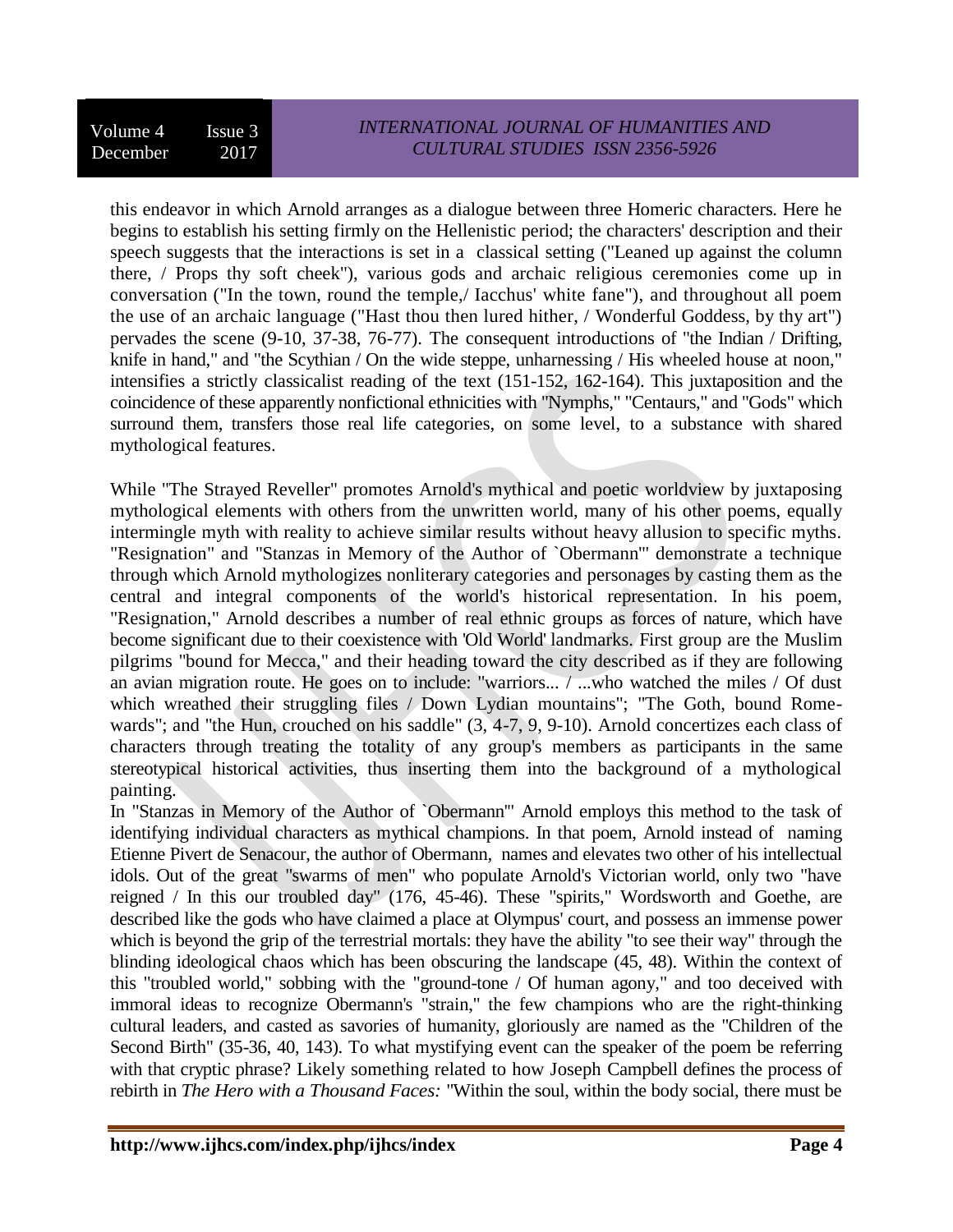— if we are to experience a long survival — a continuous 'recurrence of birth' (Campbell 11-12). Arnold's cultural saviors who undergo a second, spiritual birth, fulfill the world-restoring role of "The World Navel," Campbell's term describing sites, or persons, "through which the energies of eternity break into time" (Campbell 32). Together with the untold heroes from the virtuous past, Senacour, Goethe, and Wordsworth go beyond the limits and surpass all lesser men, no matter their status or station: "Christian and pagan, king and slave, / Soldier and anchorite, / Distinctions we esteem so grave, / Are nothing in their sight" (85, 149- 152). Nonetheless, while they are like spiritual kings who have "reigned," they also possess heroic flaws:

> But Wordsworth's eyes avert their ken From half of human fate; And Goethe's course few sons of men May think to emulate (53-56)

By contrast, the so-called vagabond in "The Scholar-Gipsy" is essentially a flawless hero, who embodies all the moral codes and virtues which are required to restore the world to a balance. In the poem, the speaker tries his best and puts much effort to study various geographic regions of Britain's rural and natural countryside, and finally he interweaves his treasured character into that landscape. Since the wandering scholar has disappeared from the view of his classmates at Oxford, and as he mentioned to be merely a character from an "oft-read tale" one can place him in the category of mythology (32). And yet, after retelling how, in the story, "the lost Scholar was long seen to stray" throughout the land, Arnold's speaker beseeches the Scholar to "Emerge, and resting on the moonlit pales / Freshen they flowers as in former years," evoking the conception of a landscape pressed between two worlds (53, 217-218). The Scholar, whose perpetual wandering marks him as immanent within the fabric of nature, exemplifies perhaps the chief virtue of the Arnoldian hero: "Thou hadst *one* aim, *one* business, *one* desire"; his mind is pure, unsullied by the conflicting ideologies that, in Arnold's time, intrude into one's vision of the absolute truth (152).

## **Conclusion**

In much of his poetry, Arnold professes hints at his belief in moral absolutes. The world is a fundamentally simple place from the perspective of the speakers of his poems, but it is being chaotic and complicated by aches of modernism and various misguided notions about progress and morality. Armstrong names him as the poet of "cultural displacement, the refugee fleeing the 'infection' of fatigue, doubt and 'mental strife', but always between two worlds, like Margaret or Senancour's Obermann."(202). As a part of his project of restoring historical balance through persuading nations to a return to pastoral values, Arnold praises those scholars and poets who heroically perceive and portray these true values, as individual artists, like Goethe, Wordsworth, and himself, play a significant role in the unfolding of the cultural drama. The construction of a hybrid world, containing both mythical and real elements, enables the writer to give superhuman qualities to these figures to emerge as saviors. The poet's critical vision thus becomes universal through mythologizing the real inhabitants of the world. Arnold's envisioning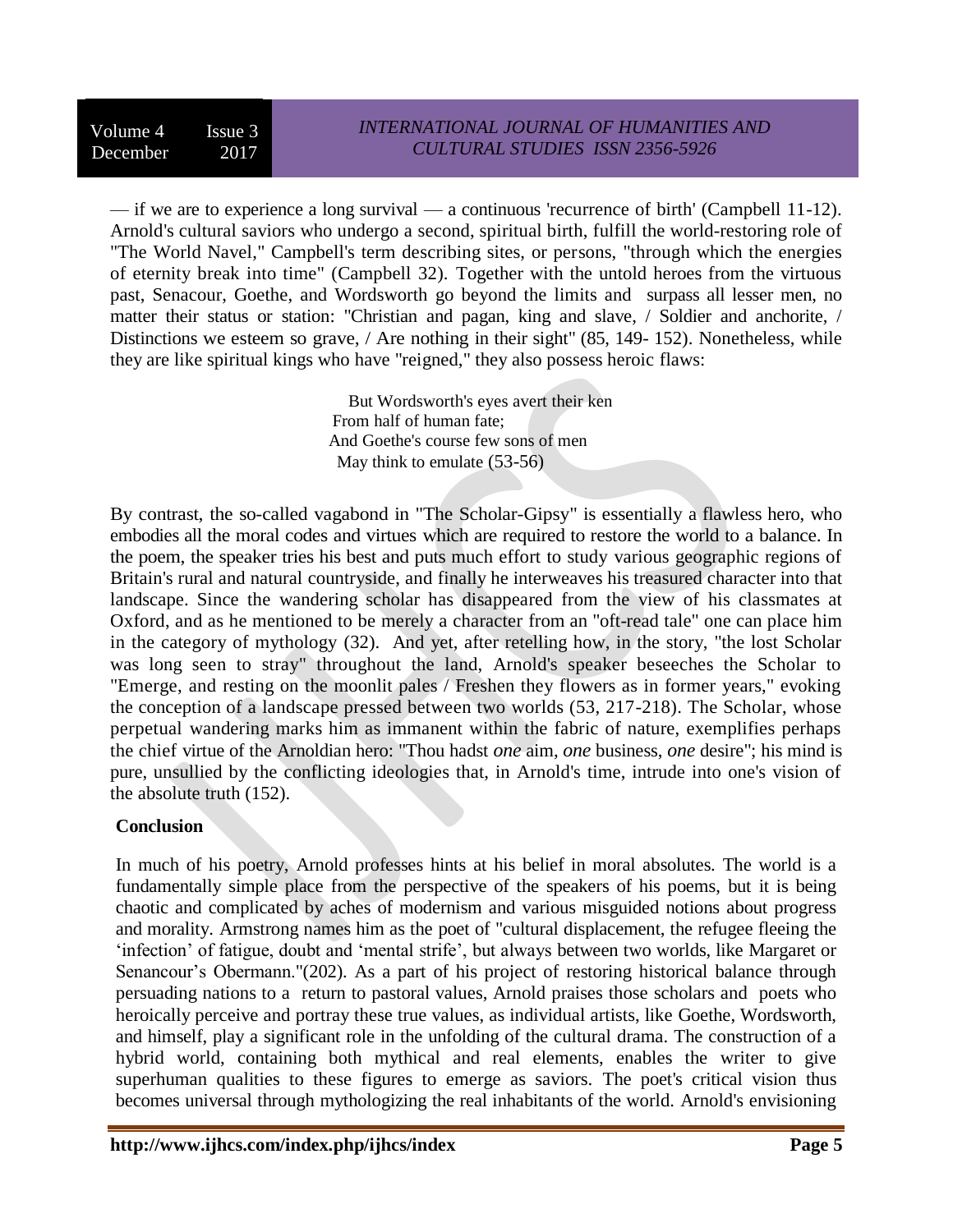Volume 4 Issue 3 December 2017

# *INTERNATIONAL JOURNAL OF HUMANITIES AND CULTURAL STUDIES ISSN 2356-5926*

of his society's dilemma, along with the retreating solution which he offers are, optimistic in nature. E.D.H. Johnson explains Arnold's sensibility as a matter of his turning for "inspiration": "to the great humanistic idea which asserts that man is the measure of all possibilities" (Johnson 147). Johnson's argument shows that the Arnoldian sensibility, while at a surface level could be interpreted as pessimistic and despairing, actually puts forward a bright future which can be filled with the potential for goodness and human's greatness.

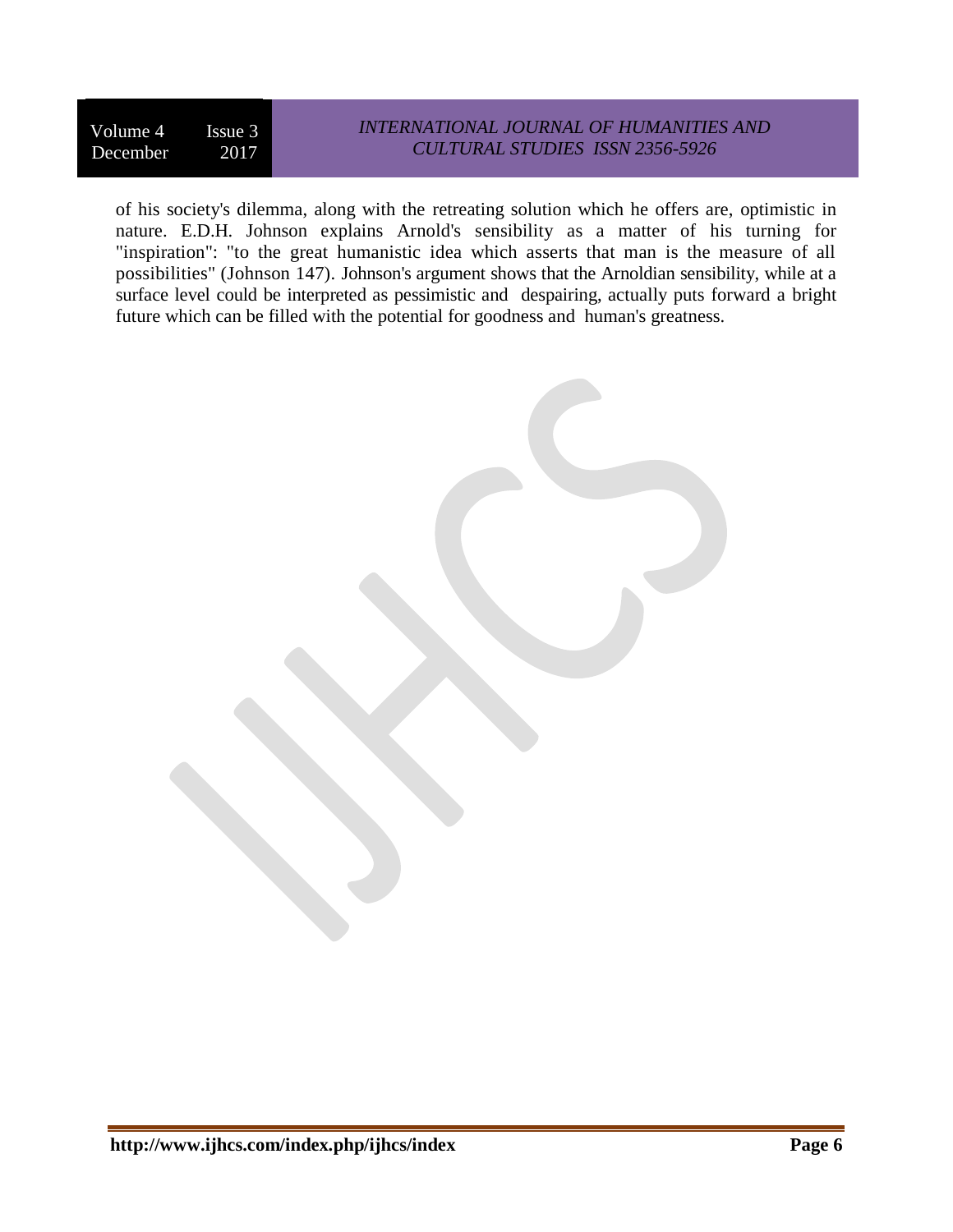### **References**

Armstrong, Isobel*. Victorian Poetry*. London, Taylor & Francis e-Library, 2005 Arnold, Matthew. *Culture and Anarchy.* Cambridge: Cambridge University, 1993. Print

---. *Essays in Criticism; Second Series.* London: Macmillan, 1888. Print.

Barthes, Roland, and Annette Lavers. *Mythologies.* New York: Hill and Wang, 1972. Print.

Campbell, Joseph. *The Hero with a Thousand Faces.* Novato, CA: New World Library, 2008. Print.

Clodd, Edward, 'Matthew Arnold's Poetry', Cited in; *Mtthew Arnold: The Critical Heritage, Vol. 2, Ed. by Carl Dawson*, Taylor & Francis e-Library, 2005.

Johnson, Edward D. H. ""The Dialogue Of The Mind With Itself.' *The Alien Vision of Victorian Poetry.* Princeton: Princeton UP, 1952. 147-78. *Victorian Web.* Web. 15 Apr. 2014.

"Culture and Anarchy - Summary" Critical Survey of Literature for Students Ed. Laurence W. Mazzeno. eNotes.com, Inc. 2010 eNotes.com 17 Nov, 2017 <http://www.enotes.com/topics/culture-anarchy#summary-summary-summary-the-work